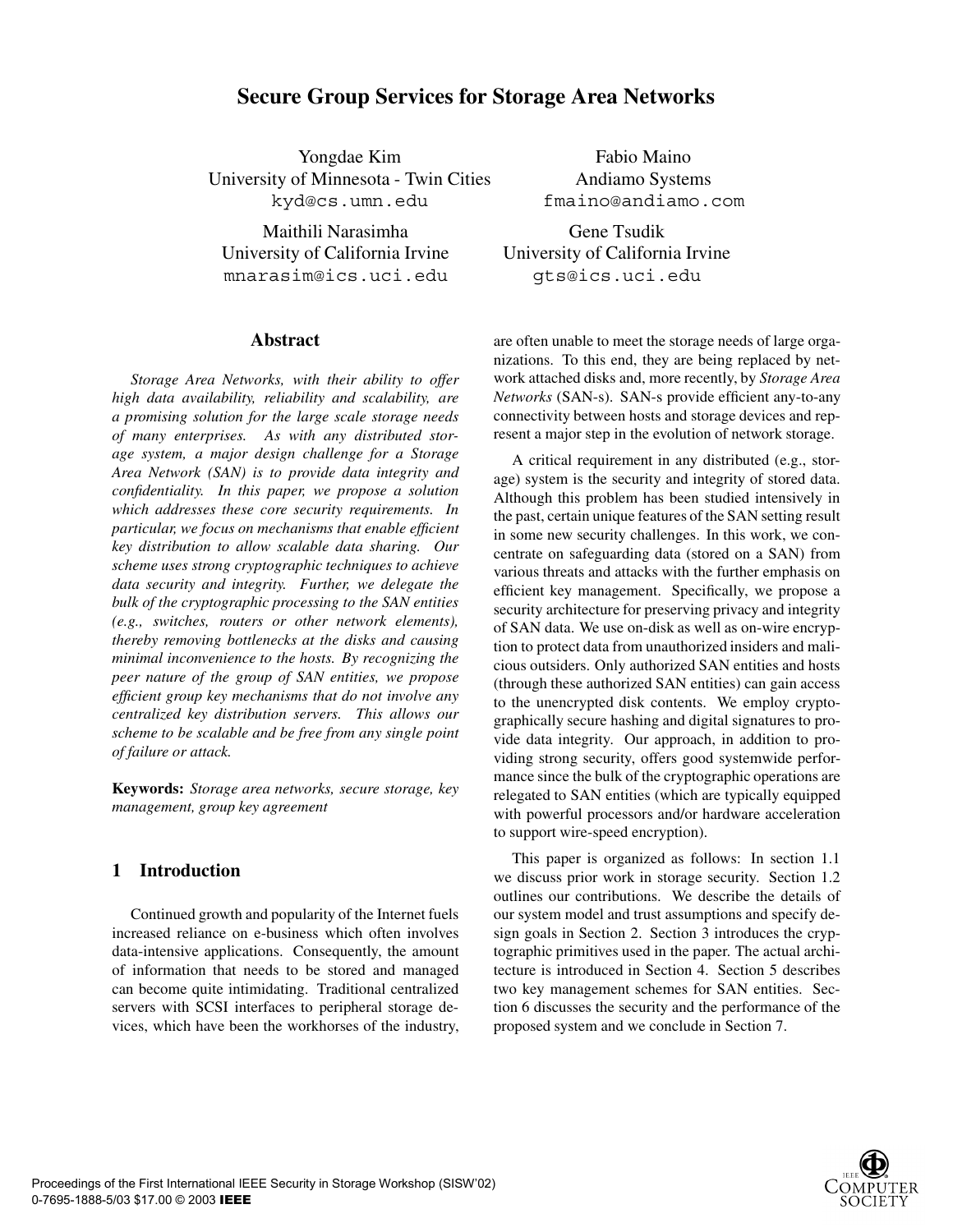### **1.1 Prior Work**

Security in storage systems has been an area of active research for well over a decade now. Several systems have been proposed and analyzed, e.g., CFS[1], SFS-RO[2], Cepheus[3], and NASD[4]. Prior results vary widely with respect to trust assumptions and security primitives/services offered. For example, one of the earliest systems, Cryptographic File System (CFS) [1], is tailored towards single-user workstations and relies on user-supplied passwords for data encryption. In contrast, Network-Attached Secure Disks (NASD) [4] proposes a distributed system comprising of intelligent disks and uses user supplied keys as proofs of authorization. The recent work of Reidel et. al. [5] investigates the level of security offered by various cryptographic storage systems and provides a framework for evaluating them.

We can separate previously proposed secure storage systems into: those which only focus on protecting data in transit, those that attempt to safeguard the data while stored on disk, and those which provide end-to-end protection (both on-wire and on-disk). Approaches where the underlying storage server is trusted, (e.g. NASD and SFS [6]) focus mainly on securing network traffic and preventing *outsider* attacks. Other approaches like Cepheus and SNAD [7] do not trust the storage servers and, therefore, propose security measures to protect data in transit as well as on disk. We follow the latter approach and aim to provide both on-wire and on-disk data protection.

Many of the storage systems provide mechanisms for efficient group sharing of data. In other words, identical data access permissions are given to groups of users, and any user who can prove group membership is authorized to access data based on the group permissions. Group sharing reduces the total number of keys to be stored and distributed in the system. These group keys are typically used to secure the symmetric keys that are used for data encryption (e.g., *group lockbox* in Cepheus). Systems such as SNAD and NASD rely on centralized group servers to distribute these group keys. Although a centralized server simplifies key distribution, it is a single point of failure and represents an enticing target for attacks. Our system does not require any centralized entities, however, it provides efficient group key sharing. Similar to SNAD, we also store these lockboxes on the storage system itself to enable efficient key retrieval.

### **1.2 Contributions**

The notable features of our approach are as follows:

We delegate the bulk of the cryptographic opera-

tions to the SAN entities (switches, routers or other network devices) essentially freeing the hosts from the cryptographic burden. A host only needs to establish a secure link with the SAN perimeter. (This can be easily achieved using a passwordbased mechanism such as SRP [8], for example. Also, in some settings, such as the Storage Service Provider model, the perimeter SAN entities are within the security boundary of the data owner). Thus, the level of user inconvenience introduced by our system is minimal.

- Since SAN entities are entrusted with the cryptographic duties, key management only involves these (relatively) few entities, as opposed to involving all possible hosts in the system.
- We recognize the peer nature of the SAN entities that are authorized to virtualize a secure volume. Exploiting this feature, we propose two different key management approaches: one based on a simple Public Key Infrastructure (PKI). The second, more novel, approach is based on peer group *key agreement* techniques.

### **2 System Model**



**Figure 1. System Architecture**

A *Storage Area Network*, as seen from the perspective of a host or a disk, is a network infrastructure that forwards, in an efficient and reliable way, both data blocks and commands required to retrieve and store these data blocks on disks. The SAN infrastructure is essentially a collection of network devices such as highend switches for IP or Fibre Channel networks or storage routers. We use the term **SAN entities** to refer to these network devices. The SAN entities, typically, are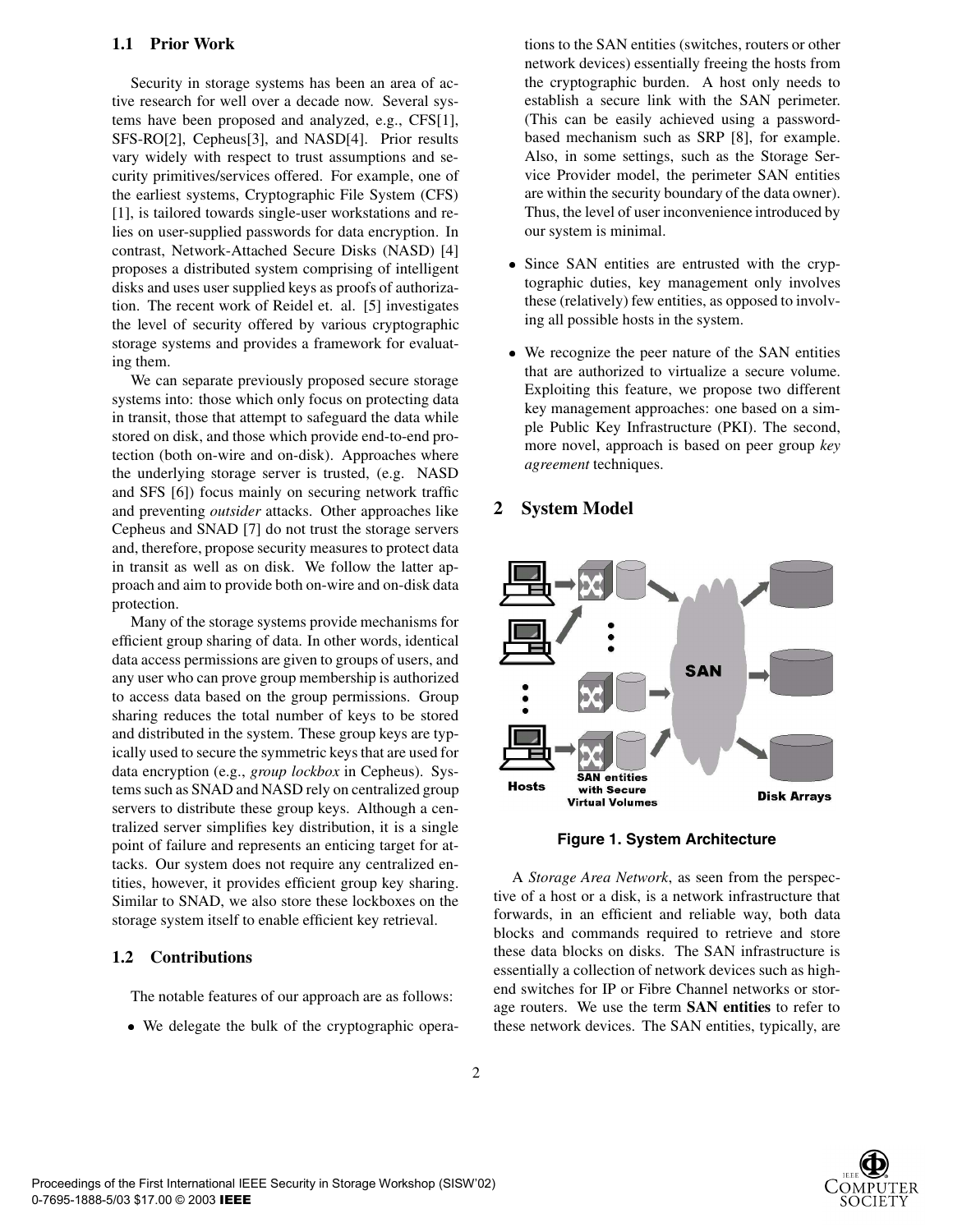equipped with powerful processors and have computational power equivalent to that of a high-end PC.

In most SAN frameworks the actual data owner can control, fully or in part, the SAN administration. This is the case in a typical enterprise scenario as well as in the Storage Service Provider (SSP) model (where SSP companies sell storage as a service to their customers).

In fact, in an enterprise scenario, user data is protected according to the security policy established by the enterprise and enforced within the enterprise SAN. As an example, data availability is ensured by applying a backup policy that is enforced in the SAN itself, without the user intervention (i.e., disks where user data are stored are mirrored, replicated or backed up under the control of the SAN administrators, and not of the users). In the same way, data integrity and privacy should also be ensured and enforced by the SAN administrators, in accordance with the security policy of the enterprise.

Even in the SSP model, the SAN is at least partially under control of the data owner. The SAN entities located on customer premises (that provide connectivity with the provider's part of the SAN) are, in fact, managed and controlled by the customer's administrators.

The fact that the data owner controls the SAN enables the powerful concept of virtualization for data security. The SAN entities that are controlled by the data owner are well-secured within the data center where access control is tightly enforced. These entities can actively enforce data security policies by encrypting and decrypting on-the-fly blocks of data that are written to, or read from, the storage subsystem. In practice, the host sees the remote disk as a secure virtual volume with security attributes transparently provided by the SAN. The mapping between the secure virtual volume, the physical disk(s) where data is actually stored, and the security parameters/transforms applied to the data is performed by the SAN entities controlled by the data owner.

Since the SAN entities are responsible for the active enforcement of data security, there is the need to effectively protect them from unauthorized access on their management interface. This is a well known problem addressed by management architectures (such as SN-MPv3 [9]) and is out of scope of this paper. We assume that management access to the SAN entities is governed by a strong access control mechanism ensuring that only authorized storage administrators can modify the configuration of parameters for a secure virtual volume.

### **2.1 System Events**

The various events that take place in our model are summarized below:

1. Initialization: a storage administrator, through a

management action in one of the SAN entities, creates a new secure virtual volume mapped over one or more physical disks. The initial encryption keys for that volume are chosen.

- 2. Disk Access: a disk read or disk write event is triggered when a host accesses a secure virtual disk through a SAN entity.
- 3. Key Update: occurs when the encryption key needs to be changed. This can be prompted by: a) compromised key(s), b) compromised SAN entity, or c) Periodic key refresh. (We use the term *Compromised SAN entity* to describe an entity that has been removed from the SAN for one of the following reasons: changes in network topology, reallocation of SAN resources for performance optimization or administrative reasons, or because the SAN entity was subverted. We assume that it is possible to detect subverted SAN entities and propagate this information to other SAN elements, e.g., by using an Intrusion Detection system.)
- 4. SAN entity Join: triggered when a secure virtual volume is instantiated for the first time by a new SAN entity (e.g., because a host connected to that SAN entity attempts to access that volume).

**Assumptions and Scope of this Paper** We assume that the storage subsystem (essentially, the set of disk arrays) is not intrinsically trusted by the data owner, whereas, some of the SAN entities are trusted. In other words, the data owner controls the hosts and part of the SAN but not necessarily the physical disk array. There are many solutions for the authentication and authorization between the host and the SAN (e.g., the iSCSI[10] architecture proposes a password-based approach for the authentication) and we do not address these issues here.

The use of block-level encryption is independent of the physical organization of the storage subsystem. Thus, data redundancy and high availability can be provided by the usual approach followed on disk arrays (it may be structured with RAID organization that better addresses the requirement in terms of resiliency to catastrophic failures of the disk drives). For example, a secure virtual volume may be physically mapped over a disk array organized as a RAID 5 storage subsystem, without compromising robustness. We note that even the backup strategy is completely unaffected by block-level encryption, since traditional backup strategies can be applied to the physical disks over which a secure virtual volume is mapped.

Other aspects out of scope of this paper have to do with the actual mechanisms used to provide integrity and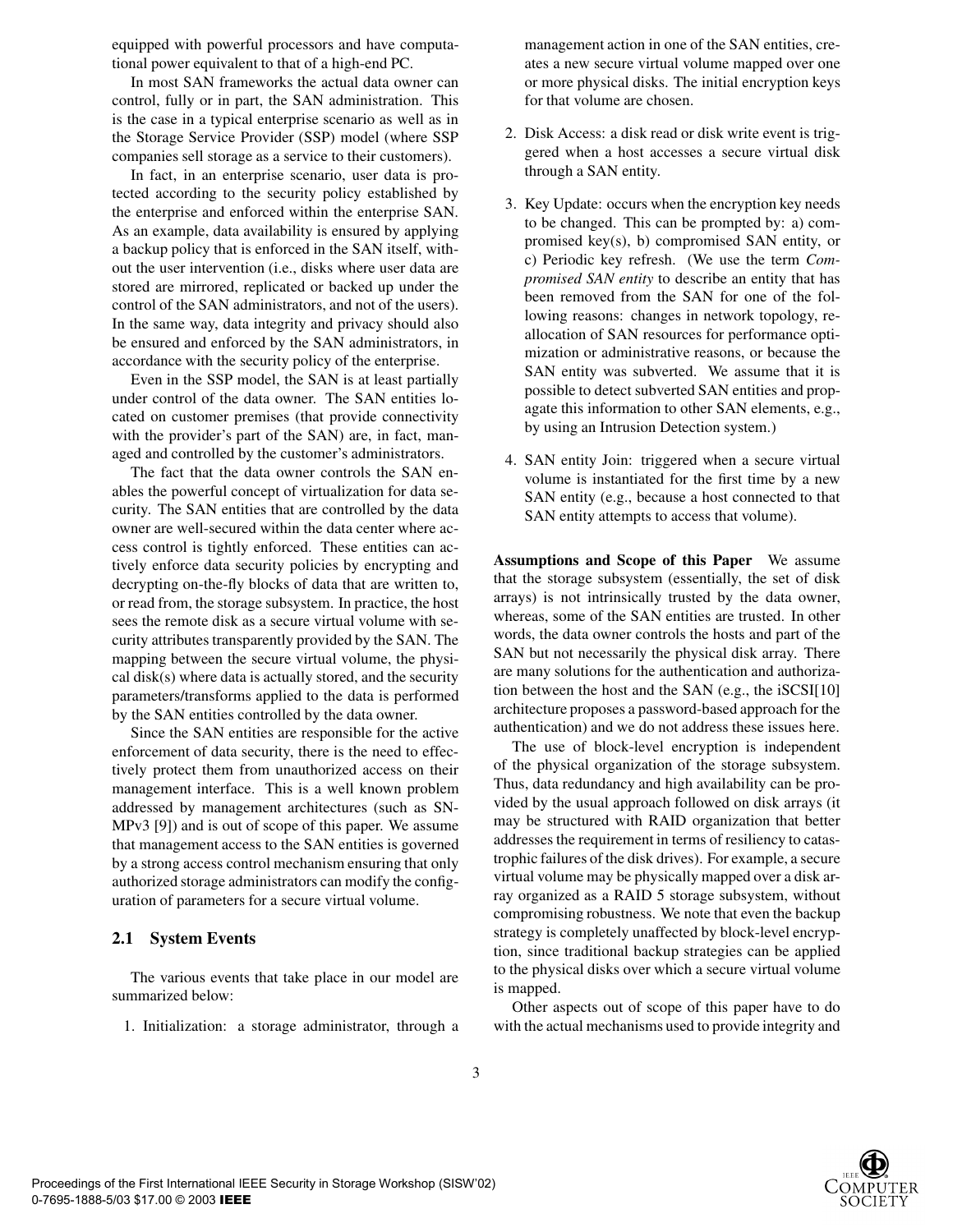encryption mechanisms used on data blocks of a secure virtual volume. Many well-known block encryption and data integrity protection algorithms can be applied<sup>1</sup>. We also do not consider the actual authentication mechanisms used between the SAN and the storage subsystem.

## **2.2 Design Goals**

We now outline the key design goals for the secure SAN architecture.

**Data Encryption:** on-wire encryption is needed to protect the data against passive eavesdroppers. Disk encryption is necessary since disks are assumed not to be under direct control of data owners. (Also, keeping data encrypted on disk does not influence the ability to perform backups and other administrative functions.)

**Data Integrity:** providing data integrity is another key goal. In order to maintain the integrity of data, we use digital signatures and keyed MAC-s. These cryptographic tools make it possible to detect unauthorized data alterations. However, a malicious storage server or an attacker can still illegally modify the data (by means of a block substitution attack). As we noted before, safeguarding the integrity of stored data from such attacks requires certain special techniques (such as MAC trees).

**Data Sharing:** data privacy alone is not a challenging goal. Individual files can be encrypted by the owner with the keys of its choosing. However, this would be inefficient and impractical when files need to be shared among multiple users in a large distributed computing environment. Hence, effective key management is an important design goal to enable data sharing.

**Granularity of Protection:** the amount of data encrypted with a single key influences the overhead of storage and management of cryptographic keys. Of course, it is possible to naïvely use a single key to encrypt an entire virtual volume. However, if this key needs to be changed, the overhead of re-encrypting the whole volume would be staggering. In general, coarser granularity leads to fewer keys at the expense of costlier re-keying, whereas, finer granularity results in a potentially large number of keys.

**Performance:** incorporating security should not be prohibitively expensive. System performance is a crucial issue. For example, in case of key compromise, all keyholders must be notified and all affected data must be re-encrypted with the new key. This must be possible without significant overhead even if the total volume of data in the system is very large.

# **3 Cryptographic Building Blocks**

In order to support secure sharing of files among a group of SAN entities – without relying on any centralized entity – public key cryptography is a natural choice due to its simple key management. At the same time, the use of public key cryptography must be minimized because of its relatively high cost. Therefore, a two-tiered approach is often used: bulk data is encrypted using a fast symmetric cipher such as AES [12] and the symmetric encryption keys are themselves encrypted under the public keys of all authorized SAN entities. (We use this technique in the Encrypted Master Key approach.) One very viable alternative is to encrypt symmetric (bulk data encryption) keys under a single group key known only to all authorized SAN entities. This can be achieved through the use of a secure group key agreement mechanism [13]. Both approaches are discussed in detail in the remainder of this paper.

### **3.1 Notation**

Before we introduce both approaches, we summarize the notation used throughout the rest of the paper.

|                                           | $j^{\text{th}}$ SAN entity; $j \in \{1, \ldots, k\}$      |
|-------------------------------------------|-----------------------------------------------------------|
| $\begin{array}{c} S_j \\ V_i \end{array}$ | $i^{\text{th}}$ virtual volume; $i \in \{1, \ldots, l\}$  |
| $PK_i$                                    | Public Key of $j^{\text{th}}$ SAN entity                  |
| $SK_j$                                    | Private Key of $j^{\text{th}}$ SAN entity                 |
| $N_i$                                     | Secret random number chosen by $j^{\text{th}}$ SAN entity |
| ЕK                                        | Data encryption key                                       |
| $A \hookrightarrow B$                     | Save $A$ in $B$                                           |
| A  B                                      | Concatenation of $A$ and $B$                              |
|                                           |                                                           |

# **3.2 Public Key Cryptography**

In a typical public key cryptosystem (PKCS), a party A has a public key and a corresponding private key. A public key  $PK$  is used to encrypt messages (and/or verify signatures) while the corresponding private key  $SK$ is used to decrypt ciphertext (and/or sign messages). A public key is, as the name suggests, widely available and only its authenticity is required to guarantee that  $A$  is the only party who knows the corresponding secret key [14]. Examples of PKCS-s include RSA [15] and ElGamal [16].

## **3.3 Group Key Agreement**

Group key agreement [17] is a process whereby a shared secret key  $GK$  is jointly computed by a group of

<sup>&</sup>lt;sup>1</sup>We note that it might be important to choose one that provides protection against blocks substitution attacks, whereby the attacker substitutes an entire block of encrypted data with a previously encrypted value observed on the same block. Approaches such as MAC trees or the incremental MAC technique suggested in [11] might address this problem.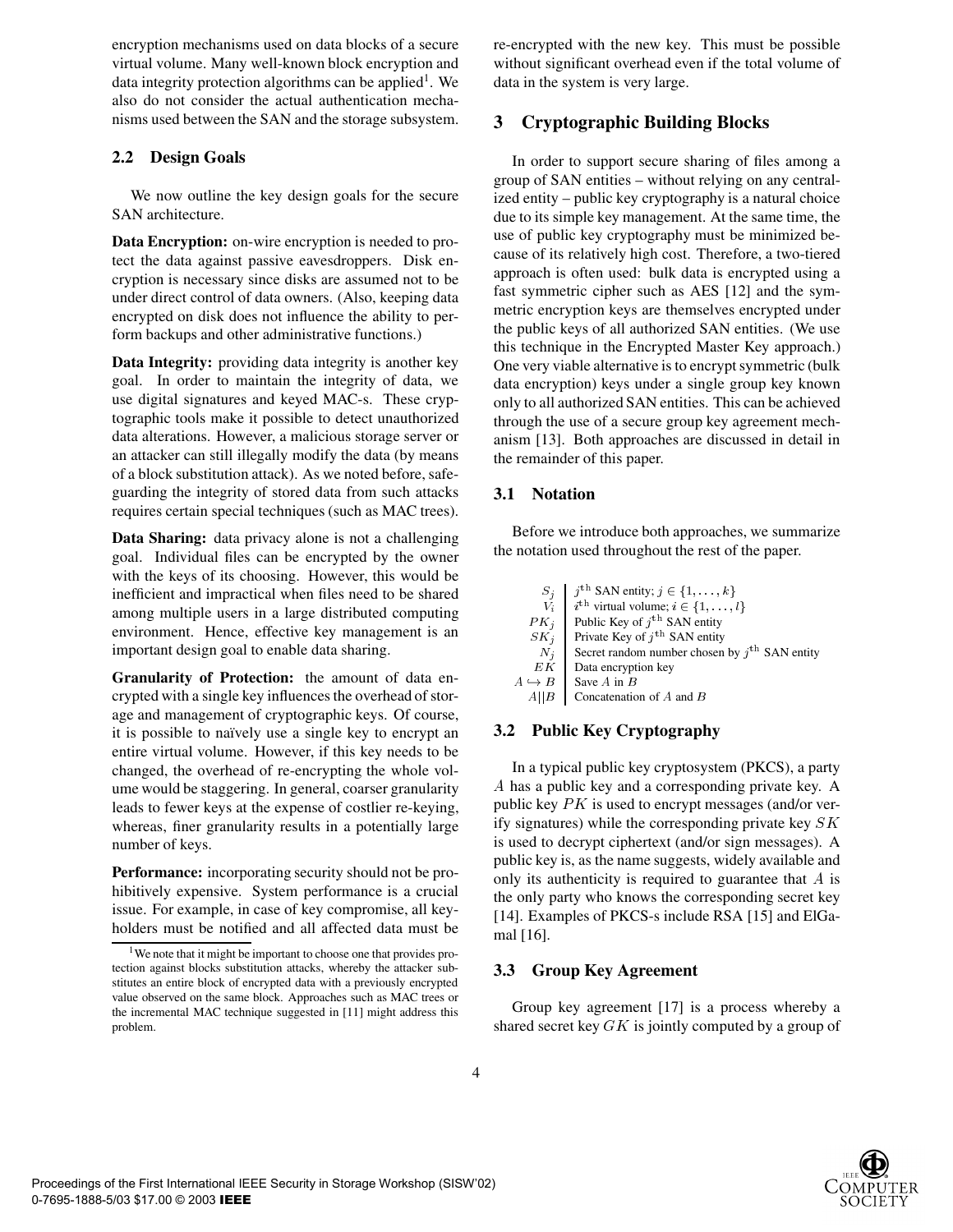users.<sup>2</sup> Fundamental properties of group key agreement include:

- a group key *GK* generated as  $f(N_1, N_2, \ldots, N_k)$ where  $f()$  is a one-way function and  $N_i$  (for  $0 <$  $j \leq k - 1$ ) is a key share randomly and uniformly chosen by each group member.
- $\bullet$  no information about  $GK$  can be extracted from a protocol run without knowledge of at least one of  $N_i$
- all key shares are kept secret, i.e., if a member  $j$  is honest then, even if all other parties collude, they cannot extract any information about  $N_i$  from their combined view of the protocol.

Many group key agreement protocols – such as [19], [20] and  $[21]$  – support only secure group creation, i.e., they enable a static group of users to share a key. Recently, some of these protocols have been extended to handle group membership changes (GDH [13], STR [22] and TGDH [17]). We are particularly interested in the following features:

- **Condition 1:** provide efficient mechanisms for *member join* and *member evict* events (in order to add a new member or expell a member) and
- **Condition 2:** not require all current group members' contribution for join and evict operations (since all members may not be available/active at a given time).

We do not consider the Burmester-Desmedt protocol [21], since it does not satisfy condition 2 above, i.e., a join or evict operation requires all current members to update their key shares [13]. This puts an undue burden on the members (SAN entities). SSDW [19] and STR are not considered since they are quite inefficient in handling group eviction events, requiring, at worst,  $O(k)$ exponentiations (where  $k$  is the total number of members). GDH is equally expensive for both evict and join events. (Recent results on the performance of practical group key agreement protocols can be found in Amir, et al. [23].) Therefore, we focus on the TGDH protocol which requires, on the average, only  $O(\log k)$  modular exponentiations to handle any group event.

#### **3.4 TGDH Protocol**

TGDH is a group key agreement technique combining Diffie-Hellman key exchange [24] with key-trees [25]. It implements fully distributed contributory group key agreement and handles key adjustments due to group membership changes and periodic re-keying needs. A group key is derived from the individual contributions of all group members using a binary key-tree. TGDH assumes reliable communication among group members for protocol correctness and fault-tolerance (but not for security). In the SAN setting, however, instead of counting on the presence of a reliable group communication system, we use shared storage to maintain the group keytree. Below, we describe the protocol in detail. (A detailed description of TGDH appears in Kim, et al. [17].)



**Figure 2. TGDH Key-Tree Notation**

A group key-tree is organized in the following manner: each node  $\langle l, v \rangle$  is associated with a key  $K_{\langle l, v \rangle}$ and a corresponding blinded key (bkey)  $BK_{(l,v)}$  =  $g^{K_{(l,v)}}$  mod p where g is a generator of a subgroup of  $\mathbb{Z}_p^*$  and p is a large prime. This shared key-tree includes **only blinded keys**. All keys – including the root key and the members' invidual contributions – are private to each member.

Figure 2 shows a key-tree example. The key at the root node is the secret group key shared by all members, and a key at the leaf node is the member's contribution. (Each leaf node is associated with a distinct member  $M_i$ .) Every member knows all keys on the path from its leaf node to the root as well as all bkeys on the key-tree. Each key  $K_{(l,v)}$  is computed recursively as follows:

$$
K_{\langle l,v \rangle} = (BK_{\langle l+1,2v+1 \rangle})^{K_{\langle l+1,2v \rangle}} \mod p
$$
  
= 
$$
(BK_{\langle l+1,2v \rangle})^{K_{\langle l+1,2v+1 \rangle}} \mod p
$$
  
= 
$$
q^{K_{\langle l+1,2v \rangle}K_{\langle l+1,2v+1 \rangle}} \mod p
$$

Clearly, computing a key at  $\langle l, v \rangle$  requires knowledge of the key for one of the two children and the bkey of the other. For example, in Figure 2,  $M_2$  can compute  $K_{(2,0)}, K_{(1,0)}$  and  $K_{(0,0)}$  using  $BK_{(3,0)}, BK_{(2,1)}$ ,

<sup>2</sup>Group *key distribution* [18] mechanism also enables a group of users to share a secret key. However, it requires a centralized server which becomes a single point of failure or corruption.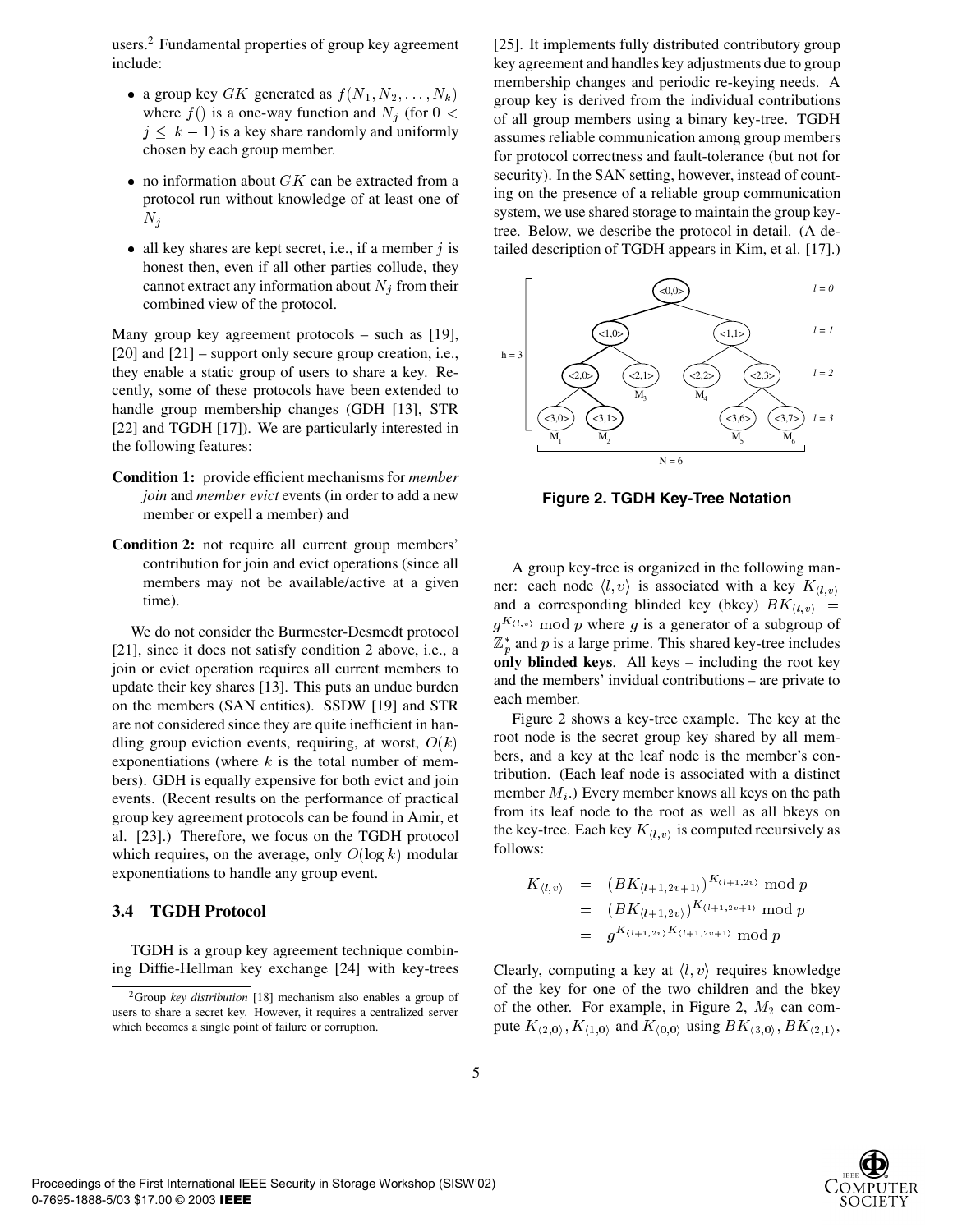$BK_{\langle 1,1\rangle}$ , and  $K_{\langle 3,1\rangle}$ . Following each group membership change, a particular member (called a sponsor) recomputes all affected keys and bkeys and updates the shared key-tree file. $3$  Note that the role of a sponsor is unique to each membership event.

In general, the insertion point for a join event is the shallowest rightmost node, where the join would not increase the height of the key-tree. Otherwise, if the keytree is fully balanced, the new member node is joined to the root. The sponsor is the rightmost leaf node in the subtree rooted at the insertion node. Figure 3 depicts the join protocol.



**Figure 4. Tree update: join**

Figure 4 shows an example where  $M_4$  joins a group and the sponsor  $(M_3)$  performs the following actions:

- 1. renames node  $\langle 1, 1 \rangle$  to  $\langle 2, 2 \rangle$
- 2. creates new intermediate node  $\langle 1, 1 \rangle$  and new leaf node  $\langle 2, 3 \rangle$
- 3. promotes  $\langle 1, 1 \rangle$  as parent node of  $\langle 2, 2 \rangle$  and  $\langle 2, 3 \rangle$

Since all members know  $BK_{(2,3)}$  and  $BK_{(1,0)}$ ,  $M_3$  can compute the new group key  $K_{(0,0)}$ .

Member eviction is similar to a join. The key-tree is updated by deleting the leaf corresponding to the evicted member  $(M_d)$ . The former sibling of  $M_d$  is promoted to replace  $M_d$ 's parent node. The member performing the update (sponsor) generates a new key share, computes all  $[key, bkey]$  pairs on the path up to the root, and reveals the updated key-tree (containing a new set of bkeys) to the rest of the group. Thereafter, only current members can compute the new group key; equivalently, outsiders (including evicted former members) cannot compute subsequent group keys. The sponsor is always determined as the rightmost leaf of the subtree rooted at the evicted member's sibling.

TGDH protocol is proven secure under the wellknown Decision Diffie-Hellman (DDH) assumption [26]. For more details of the proof and the actual protocol, please refer to Kim, et al. [27].

We need to adapt the TGDH protocol for the SAN environment. In its original form, TGDH relies on the presence of a reliable group communication system to notify the group of all membership changes and to provide reliable and sequenced protocol message delivery. However, in the present environment, two (related) issues arise: 1) reliable group communication requires constant on-line presence of all current members, and 2) network partitions and congestion may cause membership changes, i.e., group membership is dependent on the state of the network. In a SAN, membership in a group of SAN entities is a long-term concept and should not be influenced by *short-term* network perturbations. Therefore, group membership changes should not be triggered by the instantaneous reachability or availability of members, but, instead, by explicit and infrequent events such as: a new member being introduced into the group (join) or a current member being expelled (eviction) from the group.

As a consequence of the above, some of the heuristics of TGDH need to be amended. In particular, sponsor selection must change since on-line presence of the sponsors (as defined above) cannot be assumed.

We observe that the original sponsor selection criteria aims to keep the key tree as balanced as possible. However, in case of a join event, any node can be the sponsor. Many possible courses of action are possible; the simplest one is for the first available member to "lock" the shared key tree (thus claiming the sponsor role) and perform the update by either inserting the new leaf as described above or at the root.

Member eviction is a little more involved. As stated earlier, the normal sponsor for an evict event is the rightmost leaf in the subtree rooted at the evicted leaf's sibling. In fact, we note that any leaf in that subtree is actually capable of performing an eviction-triggered keytree update. Furthermore, any leaf in a subtree rooted at the evicted leaf's grand-parent is likewise capable.<sup>4</sup> To avoid contention, we can employ the same approach as in member join, i.e., any leaf in either subtree can "lock" the key-tree in shared storage and perform the update.

Clearly, unless the group is a singleton, there exists at least one remaining leaf in the subtree rooted at the grand-parent (or parent) of the evicted leaf. However, it is conceivable that all leaves in that subtree are currently unavailable, e.g., off-line. In that unlikely case, the update becomes more complicated. Specifically, any other leaf can perform the key-tree update as follows:

1. Let  $M_d$  be the evicted leaf and let  $Node_g$  be  $M_d$ 's grand-parent. Let  $M_i$  be a leaf NOT in the subtree rooted in  $Node_g$ .



<sup>&</sup>lt;sup>3</sup>We stress, once again, that the shared file contains only bkeys.

<sup>&</sup>lt;sup>4</sup>We state these properties without proof to conserve space.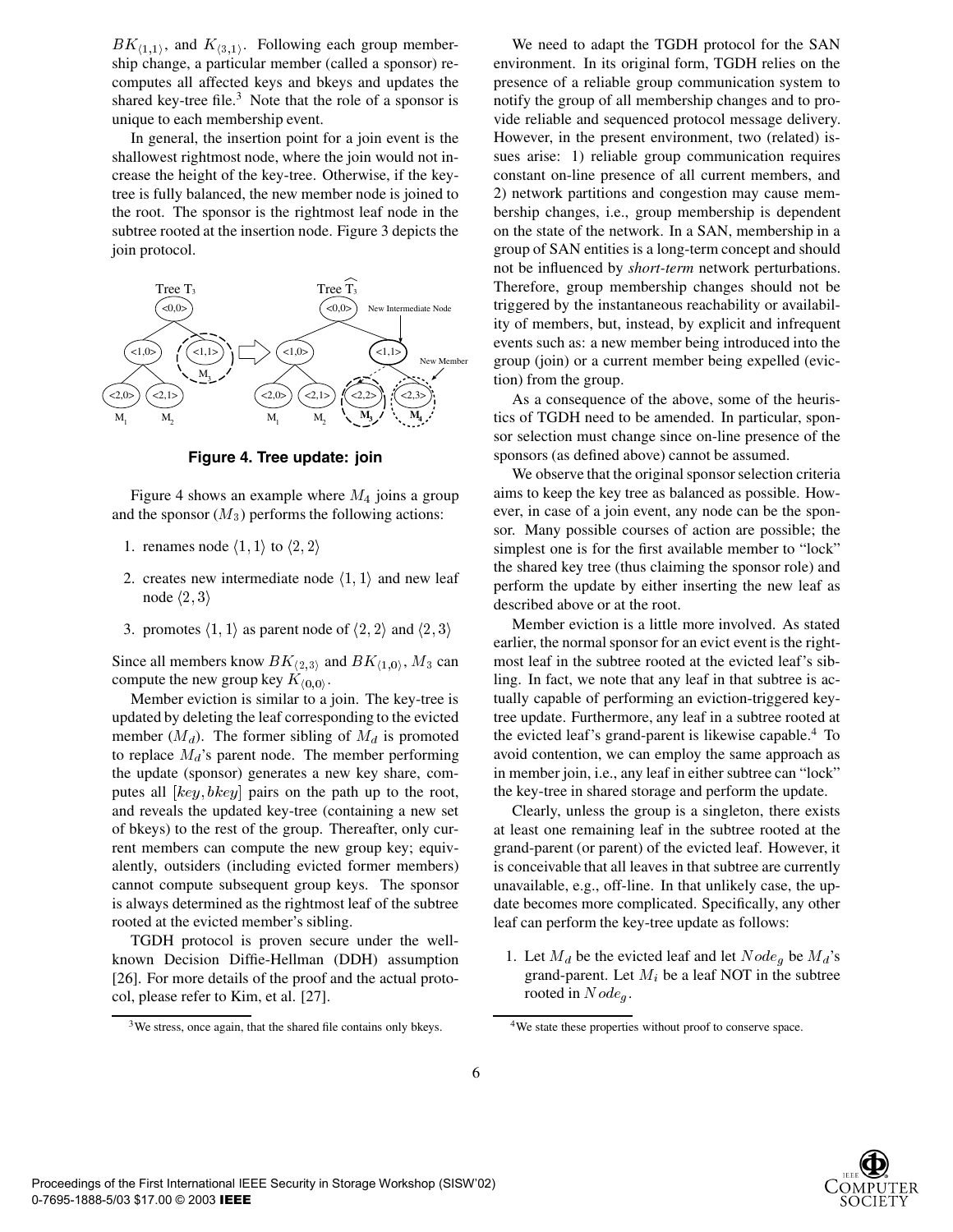

• save the updated tree  $T_s$  only with bkeys on the shared file.

### **Figure 3. Join Protocol**

- 2.  $M_i$  replaces the leaf formerly labeled  $M_d$  with its own label,  $M_i$ .
- 3.  $M_i$  moves the entire subtree rooted at  $Node_q$  into the place previously occupied by  $M_i$  itself.
- 4. Since the previous step results in  $Node<sub>q</sub>$ 's former parent having only one child,  $M_i$  compacts the key-tree by promoting its own ancestor to replace  $Node_g$ 's former parent.
- 5. Finally,  $M_i$  changes its key share, re-computes all necessary keys and bkeys, stores the new key-tree and releases the lock.



**Figure 5. Tree update: evict**

Figure 5 shows an example where  $M_d$  is evicted from a group and the sponsor  $(M_2)$ , which is not in the subtree rooted in  $Node_g$ , performs the following actions:

- 1. renames node  $\langle 2, 1 \rangle$  to  $\langle 3, 7 \rangle$  (Intermediate Tree 1)
- 2. renames node  $\langle 1, 1 \rangle$  to  $\langle 2, 1 \rangle$  (Intermediate Tree 2)
- 3. Since the previous step results in  $\langle 0, 0 \rangle$  having only one child,  $M<sub>2</sub>$  compacts the key-tree by promoting its own ancestor  $\langle 1, 0 \rangle$  to replace  $\langle 0, 0 \rangle$  (Final keytree).
- 4. Finally,  $M_2$  changes its key share, re-computes all necessary keys and bkeys, stores the new key-tree and releases the lock.

### **4 Architecture**

The simplest solution to safeguard data in the SAN setting is to encrypt all data in a virtual disk with a single key and make sure that only authorized SAN entities know this key. The SAN entity that encrypted the data can also store a digital signature along with the encrypted data. This would help maintain data integrity. This solution is simple to implement and the associated storage overhead is minimal. However, it is clearly impractical, since changing the key would require reencryption of the entire virtual disk data, which can be very expensive.

One straight-forward enhancement (to improve performance) is to divide each secure virtual disk into multiple logical segments or *Encrypted Data Units* (EDUs). <sup>5</sup> Consequently, data in each EDU can be encrypted with a separate key and a key change operation would cause only the data in the relevant EDU(s) to be reencrypted. The size of individual EDU-s and, therefore, the total number of EDU-s on a disk can be either fixed or variable. To simplify things, we assume that the EDU-size is a global parameter and is fixed and enforced in the SAN by the SAN administrators. Clearly, the choice of EDU-size affects the encryption granularity. Equivalently, the number of data encryption keys is determined by the number of EDU-s. Choosing the optimum size is an important issue which affects the overall performance of the system. However, we will not

<sup>&</sup>lt;sup>5</sup>This will require storing additional metadata corresponding to each EDU on the disk.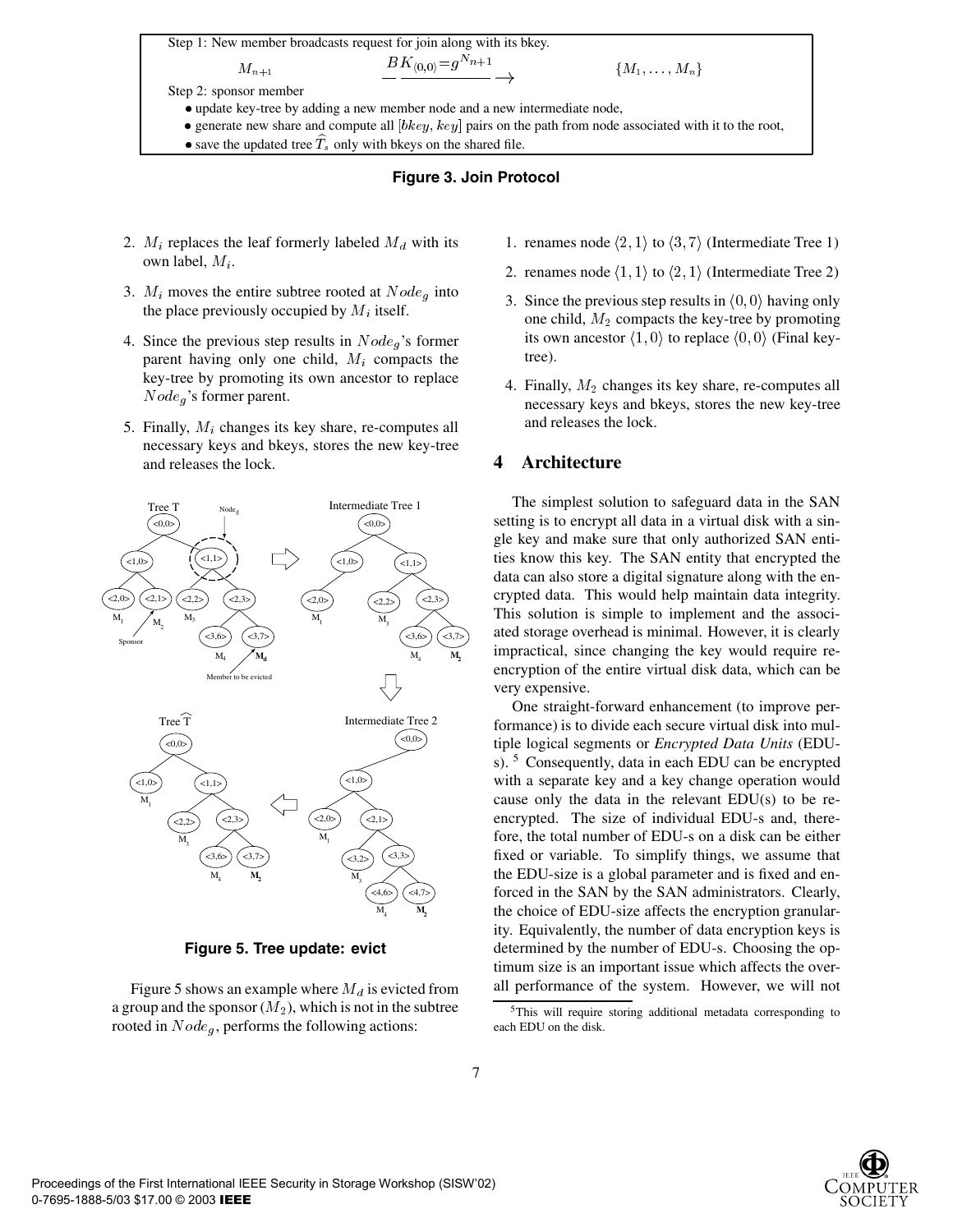discuss the factors that may affect this decision in this paper.

In essence, encrypting data in each EDU with a separate key results in several data encryption keys for a given virtual disk. These keys need to be shared among the group of SAN entities authorized to virtualize that disk. Additionally, any authorized SAN entity should be allowed to unilaterally change a EDU-specific key. To avoid explicit communication of key updates, all EDU keys for a particular virtual disk should be stored on that disk. Of course, these keys are themselves encrypted to enable their seamless retrieval by the authorized SAN entities. One way to do so is by encrypting each EDUspecific key with the public key of each authorized SAN entity (via public key encryption)<sup>6</sup>. Assuming  $n$  EDUs and k authorized SAN entities, a total  $(n * k)$  EDU keys would be stored on a given volume.

A more elegant approach is to use a single *Master Key* to encrypt individual EDU keys. All SAN entities authorized to virtualize a volume can be viewed as a peer group and the Master Key that is used to encrypt individual EDU keys can be shared by the members of this peer group. The EDU keys are stored in a key *lockbox* (similar to the group lock box concept suggested in Cepheus [3]) secured by the *Master Key* and the master key itself is securely shared among all group members. (However, unlike in Cepheus, in our approach, each of the authorized SAN entities take part in the generation of the Master Key. This will be explained in the next section) This hierarchical key structure is depicted in Figure 6.

The key sharing problem is now essentially reduced to sharing the *Master Key* among the group members. Before going into the details of our proposal, we describe the fundamental components (building blocks) of a virtual volume taking into account the security-related information (EDU keys, lockboxes and Master Keys) that needs to be stored along with the encrypted data.

#### **4.1 System components**

A virtual disk contains three basic objects: *Encrypted Data Units (EDU-s)*, *Key Lockbox* and *Master Key Component*.

#### **4.1.1 EDU-s**

An EDU is a container for encrypted data segment. A virtual disk includes one or more EDUs. One possible



**Figure 6. Hierarchical Structure**

EDU realization is shown in Figure 7.

| $\left \text{EDU id}\right _{\text{Component}}^{\text{Pointer to Key}}$ | $\therefore$ Encrypted data Checksur | Secure |
|-------------------------------------------------------------------------|--------------------------------------|--------|
|-------------------------------------------------------------------------|--------------------------------------|--------|

#### **Figure 7. Encrypted Data Unit**

The EDU-id uniquely identifies an EDU on a virtual disk. Each EDU contains multiple 512-byte blocks of data encrypted under a symmetric encryption algorithm with a single key. The EDU encryption key is stored in a *Key Lockbox* the location of which is stored in the key pointer field. Finally, every EDU contains a secure checksum (i.e., a keyed hash such as HMAC [30]) of the cleartext data $<sup>7</sup>$ .</sup>

#### **4.1.2 Key Lockbox**

A *Key Lockbox* (KLB) stores EDU keys (see Figure 8 for one potential representation) encrypted under a *Master Key*. The pointer field of the KLB object points to the *Master Key* component, which, in turn, stores the master key itself. Each triple:  $SKD_i$ : *{EDU id, Encrypted key, Validity*} determines the encrypted EDU key. Also, *Validity* contains a keyed hash computed as:

 $HMAC$ (clear\_text|dirty\_bit)

where *dirty bit* denotes the "compromise" status of the data in this EDU. When this bit is set, the data has been read or written by a potentially compromised SAN entity. The Validity field is useful when we employ socalled *Lazy Re-encryption* discussed in section 5 below. Finally, the *SAN entity id* field identifies the SAN entity that last modified this KLB and the corresponding signature is basically the SAN entity's digital signature over the entire KLB. The signature protects the integrity of

<sup>6</sup>S/MIME (Secure Multipurpose Internet Mail Extensions) [28] and Privacy-Enhanced Mail (PEM) [29] use this technique to send encrypted e-mail to multiple recipients: A session key is generated, the message is encrypted using this session key using a symmetric encryption algorithm, and the session key is then encrypted with each recipient's public key (via public key encryption).

Note that an encryption key and an HMAC key are different. In general, we can derive two keys from the same secret key  $K$  by, say,  $k_1 = h(K)$  and  $k_2 = f(K)$  where  $h()$  and  $f()$  are distinct one-way functions.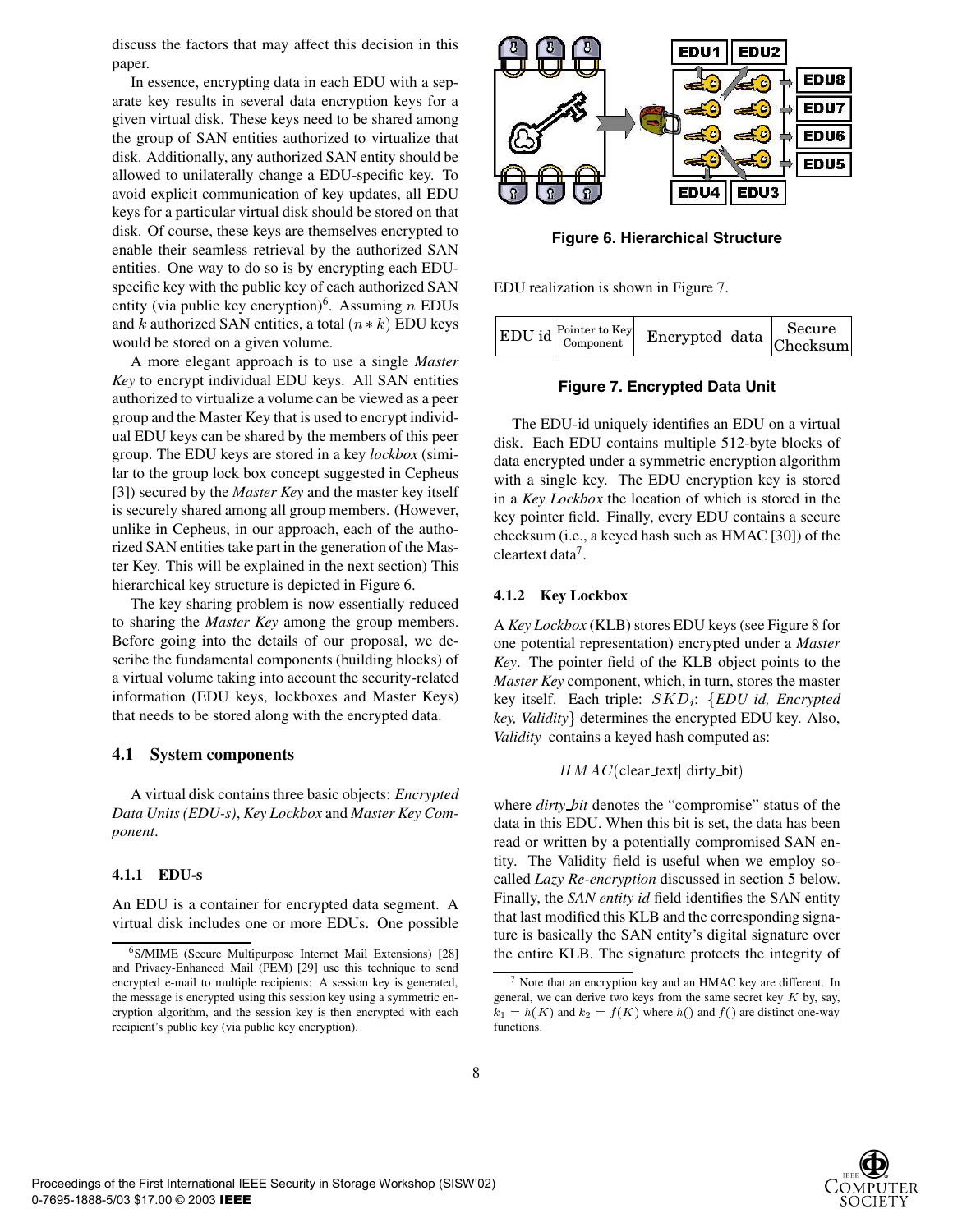the KLB itself and provides origin authentication of the SAN entity last to modify the KLB.



**Figure 8. Key Lockbox**

#### **4.1.3 Master Key Component**

The *Master Key Component* (MKC) contains the information necessary to retrieve the Master Key. Two different types of MKC-s are used depending upon whether *Encrypted Master Key* or *Shared Group Key* approach is used. The structural representation of the two types are as follows:

MKC in Encrypted Master Key (Public Key) approach is shown in Figure 9. We refer to the corresponding MKC as *MKC\_PK*. In this case, each tuple:  $MKD_i =$ {SAN Entity id, Encrypted Key} stores the Master Key encrypted for each authorized SAN entity. Also included is the identity and the signature of the SAN entity that last modified the MKC PK object.



**Figure 9. Master Key Component (Encrypted Master Key approach)**

MKC in Shared Group Key approach is shown in Figure 10. The MKC is referred to as *MKC GK*. This object stores public key-related information (blinded key-tree in TGDH) derived from the contributions of all members. Any *current* member can compute the group key (which is also the Master key) by combining this public information with its own *s*ecret share (as described in section 3.3). Once again, the signature of the SAN entity that last modified this object is included.

## **5 Architectural Details**

In this section, we discuss the details of the *secure* SAN architecture. More concretely, we discuss the two

### **Figure 10. Master Key Component (GK approach)**

Master-key management schemes: one using Encrypted Master Key approach and the other using group-key agreement method.

#### **5.1 Encrypted Master Key Approach**

We saw in section 4 that introducing a higher-level *Master Key* helps key management. In the Encrypted Master Key approach, this Master Key for a virtual disk is simply chosen by one of the SAN entities authorized to virtualize that volume. All EDU keys are then encrypted with the Master Key and stored in a KLB. The Master Key is, in turn, encrypted individually for all other authorized SAN entities and stored in a MKC PK. Thus the total number of encrypted keys to be stored on the virtual disk is  $(n + k)$ , i.e., n EDU keys encrypted with the Master Key and the Master Key encrypted  $k$ times (there are  $k$  authorized SAN entities). A change of an EDU key, requires one encryption of the new key (under the Master Key) and an update of the Key Lockbox (including a signature). Only when the Master Key is changed, a SAN entity must modify the MKC PK component by encrypting the new key  $k$  times. Figure 11 summarizes the basics of this approach and the scheme is briefly explained below:



**Figure 11. Encrypted Master Key Approach**

**Virtual Disk Initialization Event** Assume virtual disk  $V_i$  is created by the storage administrator with the help of SAN entity  $S_j$ . The master key  $MK$  for  $V_i$  is chosen (randomly) by  $S_j$ . MK is encrypted with  $PK_j$  $(S_j$ 's public key) and stored in MKC PK of  $V_i$ , along with  $S_j$ 's signature.

**SAN Entity Join Event** Assume that the group of SAN entities authorized to access virtual disk  $V_i$ , cur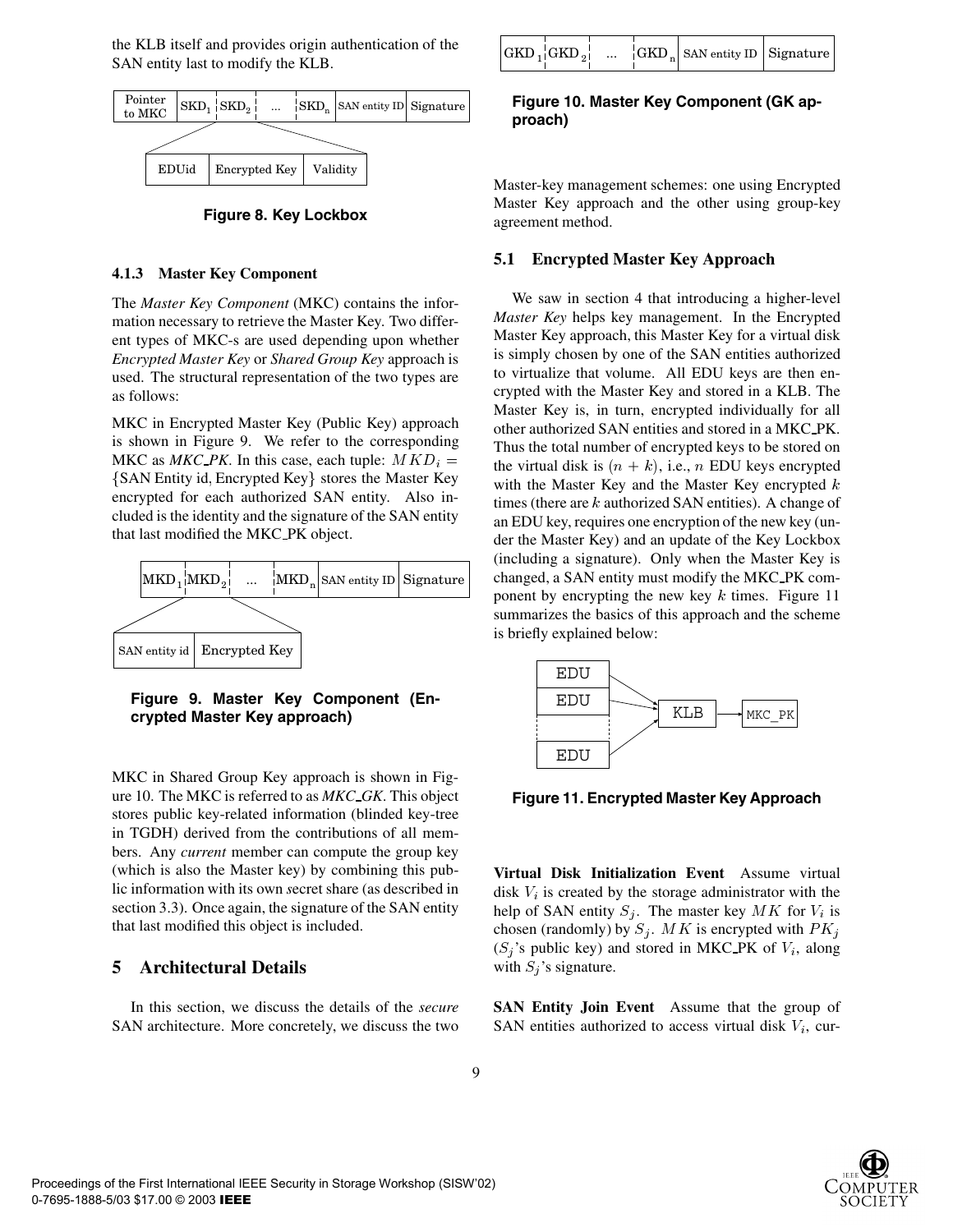rently has j members:  $\{S_1, \ldots, S_j\}$ . Assume  $S_{j+1}$ wants to instantiate  $V_i$ . We make an assumption that when a SAN entity is attempting to join the group, at least one of the current members is available to provide assistance. The current member encrypts the Master Key of  $V_i$  for  $S_{i+1}$  (using  $PK_{i+1}$ ) and includes it in the MKC PK component. The current member also computes a new signature on MKC PK to reflect this change.

**Key Update Event** As mentioned in Section 2.1, a key update event may be triggered because of a compromised key, a compromised SAN entity or periodically when the key needs to be refreshed. These situations are dealt with differently as explained below:

- EDU Key refresh event: Assume SAN entity  $S_j$ wants to refresh the data encryption key of  $EDU_a$ .  $S_j$  chooses a new key  $EK_{new}$  and re-encrypts the data in  $EDU_a$  with  $EK_{new}$ . It also encrypts  $EK_{new}$  with the master-key  $MK$  and stores the encrypted key in KLB. Additionally, it clears the *validity* field corresponding to that EDU in KLB to indicate that the EDU key and data are *fresh* (i.e., not compromised). Finally,  $S_i$  adds its signature to KLB and writes re-encrypted EDU (along with its new secure checksum) back to disk.
- Master Key refresh event: Assume SAN entity  $S_j$ wants to refresh the master key of disk  $V_i^8$ .  $S_j$ chooses a new master key  $MK_{new}$ , re-encrypts all the EDU keys in KLB with  $MK_{new}$

$$
\forall E K \in KLB, E_{MK_{new}}(EK) \hookrightarrow KLB
$$

 $S_j$  appends its signature to  $KLB$ . Next,  $S_j$  encrypts  $MK_{new}$  for all authorized SAN entities and updates MKC\_PK of  $V_i$ .  $S_j$  also generates a signature on MKC PK.

$$
\forall S_i \in \{\text{Authorized SAN Entities for } V_i\},\qquad \text{gle}
$$
  

$$
\{E_{PK_i}(MK_{new})\} \hookrightarrow MKC\_PK
$$

 Key update event due to key compromise: In the event of a EDU key compromise, the key needs to be changed and the affected data needs to be re-encrypted. This event handling is similar to a EDU key-refresh event as described above. Note that we do not consider the possibility of an attacker breaking only the Master Key without first compromising a SAN entity. Since the master key is used only to encrypt the EDU encryption keys,

we claim that the amount of information encrypted using the Master key is insufficient to enable successful cryptanalysis. Hence, we do not consider Master key compromise event separately.

 Key update event due to SAN entity compromise: Compromised SAN entity implies compromised Master Key. (In other words, this implies compromise of all data stored on that virtual disk.) Handling this event requires the Master key and all individual EDU keys to be changed and the entire disk data to be re-encrypted. Since re-encrypting the entire disk data can be very expensive, we employ *lazy re-encryption* mechanism proposed in Cepheus[3]: the SAN entity handling this event simply changes the Master Key (the master key is changed by triggering a Master-Key refresh event) and additionally sets the *validity* field value for every EDU in KLB as compromised. The EDU key is changed and the data is re-encrypted subsequently during a disk-access or a key-refresh event on that EDU.

**Disk Access Event** Assume  $S_j$  wants to access  $EDU_a$ of virtual disk  $V_i$ .  $S_j$  obtains the encrypted MK from MKC PK of  $V_i$  and decrypts it using its private key  $SK_j$ . Using MK, key lockbox KLB is unlocked to obtain the encryption key  $EK$  for  $EDU_a$ .  $EK$  is used for accessing the data. Additionally,  $S_j$  should change this EK, if the *validity* field corresponding to that EDU is set as compromised.  $S_j$  can change the EDU key by triggering a EDU key refresh event. Note if that  $EK$ does not exist in the KLB (i.e.,  $EDU_a$  is empty and  $S_i$ wants to write to it), then  $S_j$  chooses a new EK and updates the KLB to include this new entry.

## **5.2 Shared Group Key approach**

The other approach that we propose for sharing a single key among all group members is based on group key agreement (Section 3.3). In this approach, instead of relying on any one SAN entity to choose the Master key for a virtual volume, the SAN entities share a *Group Key* that has contributions from all the members. All *blinded* (public) keys are stored in the MKC GK component of that disk (Figure 12). Any authorized member can compute the group key by using the blinded keys on the keytree and its own secret share. The scheme is briefly explained below:

**Virtual Disk Initialization Event** Assume virtual disk  $V_i$  is created by the storage administrator with the help of SAN entity  $S_j$ .  $S_j$  randomly chooses its private



<sup>&</sup>lt;sup>8</sup>Master key, like any other key, is subject to aging and prudent security practices require that it should be periodically refreshed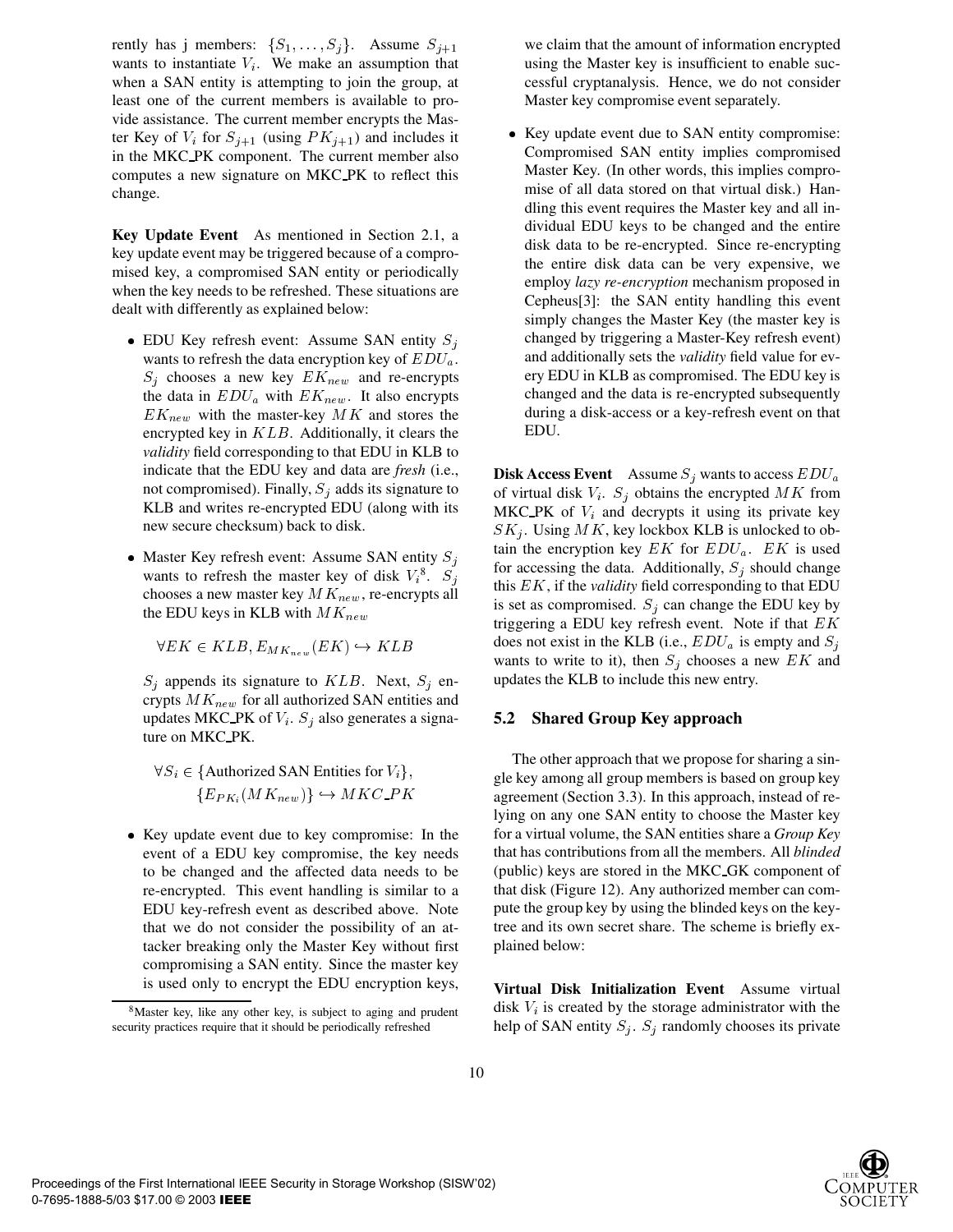

**Figure 12. Shared Group Key Approach**

key share  $N_j$  which is also the initial *Group Key* ( $GK$ ) since  $S_j$  is the sole member of the group.  $S_j$  computes the corresponding public key (*blinded value*) and stores this public information in MKC GK of  $V_i$ .  $S_j$ 's signature is also stored in MKC GK.

**SAN Entity Join Event** Assume  $V_i$  is currently instantiated by j members:  $\{S_1, \ldots, S_j\}$ . Assume  $S_{j+1}$ wants to instantiate  $V_i$ . The group member that receives the join request from  $S_{j+1}$ , updates the key-tree by including  $S_{j+1}$ 's blinded share in the group key-tree, thereby modifying the MKC GK component (Please refer to Section 3.4 for details of the protocol). This results in a new group key for  $V_i$  and KLB is updated by encrypting all EDU keys with the new group key. The group member helping  $S_{j+1}$  recomputes the signatures on KLB and MKC GK.

#### **Key Update Event**

- EDU Key refresh event: This event is similar to EDU key refresh event in Encrypted Master Key approach. Assume  $S_i$  wants to refresh the data encryption key of  $EDU_a$ .  $S_j$  chooses a new key  $EK_{new}$  and re-encrypts the data in  $EDU_a$  with  $EK_{new}$ . It also encrypts  $EK_{new}$  with the group key GK and updates KLB accordingly. Additionally, it clears the *validity* field corresponding to that EDU in KLB to indicate that the EDU key is valid. Finally,  $S_i$  adds its signature to KLB and writes reencrypted EDU back to disk.
- Group Key refresh event: Assume  $S_i$  wants to refresh the group key of disk  $V_i$ .  $S_j$  picks a new share for itself -  $N_{j_{new}}$  and updates the blinded key-tree to reflect its new share, thereby changing the group key (Please refer to Section 3.4 for details of the protocol for updating the key-tree).  $S_j$  also reencrypts all the EDU keys in KLB with  $GK_{new}$ . Finally,  $S_i$  generates new signatures for KLB and MKC GK.

$$
\forall E K \in KLB, E_{GK_{new}}(EK) \hookrightarrow KLB
$$

- Key update due to key compromise: In the event of a EDU key compromise, the key needs to be changed and the affected data needs to be reencrypted by the SAN entity handling that event. This event handling is similar to a EDU key-refresh event as described above. Once again, we do not consider the possibility of an attacker compromising only the group key without compromising a SAN entity.
- Key update due to SAN entity compromise: When a member SAN entity is evicted, effectively, the group key is compromised. This implies that the data on the entire virtual disk is compromised. Handling this event requires the group key and all individual EDU keys to be changed and the entire disk data to be re-encrypted. Since, this can be a very expensive operation, we employ *lazy reencryption* mechanism: the SAN entity handling the event changes its private key share, deletes the leaf node corresponding to the evicted member from the group tree and recomputes the new group key (Please refer to Section 3.4 for details of the *evict* protocol). The rest is the same as handling lazy re-encryption in Encrypted Master Key approach: SAN entity handling the event updates the KLB by encrypting all EDU keys with the new group key and sets the *validity* field value for every EDU in KLB as compromised. The EDU key is changed and the data is re-encrypted subsequently during a disk-access or a key-refresh event on that EDU.

**Disk Access Event** Assume  $S_j$  wants to access  $EDU_a$ of  $V_i$ .  $S_j$  obtains the blinded key-tree information corresponding to  $V_i$ 's  $GK$  from MKC GK and computes the value of  $GK$  using this public information and its own private secret share  $N_j$ . This  $GK$  is used to open the key lockbox  $KLB$  to obtain the encryption key  $EK$  for  $EDU_a$ . Again, if that EK does not exist (i.e.,  $EDU_a$  is empty and  $S_i$  wants to write to it), then  $S_i$  should choose a new  $EK$  and update the KLB to include this new entry. Additionally,  $S_i$  should change EK during a disk access event if the *validity* field corresponding to that EDU is set as compromised.  $S_j$  can change the EDU key by triggering a EDU key refresh event.

### **6 Discussion**

In this section, we compare the security and efficiency of these two key-management approaches.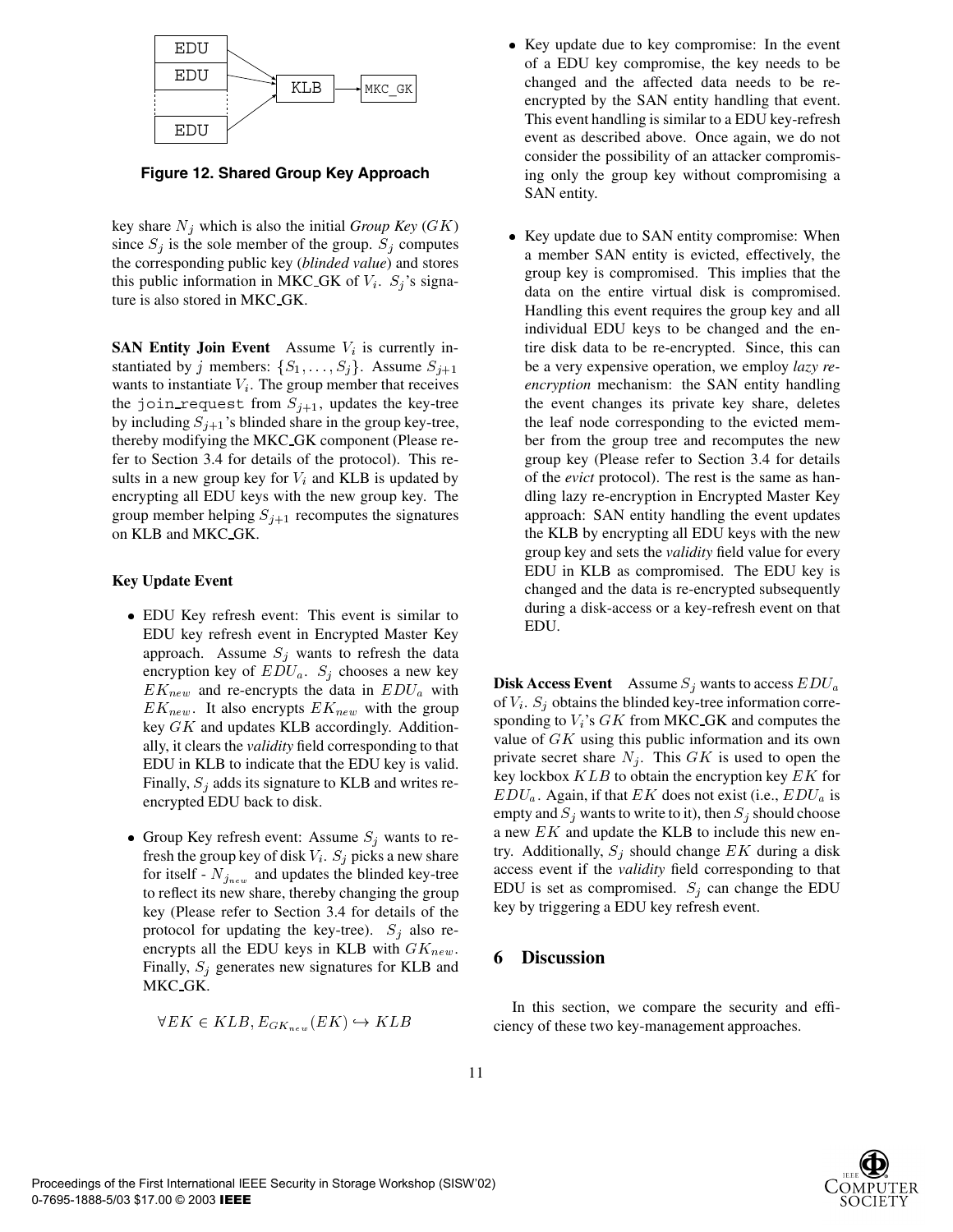### **6.1 Security**

One of the major differences in the two approaches concerns the Master Key: In the Encrypted Master Key approach, the master key is chosen by a single SAN entity, whereas, in the Shared Group Key approach, the group key is determined by contributions from all SAN entities that have currently instantiated that virtual volume. Hence, in the Shared Group Key approach, the randomness of the master key does not depend on the ability of a "single" SAN entity to choose cryptographically strong random keys. Additionally, in the Encrypted Master Key approach, the master key is encrypted using each SAN entity's public key whereas, in the Shared Group Key approach, no such long term keys are used (Since the group key and the individual shares are all periodically refreshed).

Another important distinction between the two approaches pertains to the SAN entity join event. The master key in Encrypted Master Key approach remains the same as new entities instantiate the volume unless a master key update event is triggered specifically to change it. In contrast, the master key in Shared Group Key approach is changed automatically while handling the join event. (See Step 2 in Figure 3). As a result, the Shared Group Key approach is able to provide *forward and backward secrecy* (and therefore, *key independence*) in the current setting<sup>9</sup>. In [27], TGDH is proven to provide key independence. In order to get the same level of security in the Encrypted Master Key approach, an explicit master key update event needs to be triggered every time the group membership changes as a result of a SAN entity join event.

#### **6.2 Efficiency**

Table 1 compares the two approaches discussed in the previous section with respect to the number of modular exponentiations required to handle the basic system events. The cost of each modular exponentiation differs depending on the public key encryption algorithm. Therefore, in case of Encrypted Master Key approach (called PK in the table), we counted the number of public key operations (encryption or decryption). The cost of Shared Group Key approach (called GKA) is more straight-forward: only pure modular exponentiations are

considered. These operations are performed by the SAN entity handling an event. The count does not include signature generation (since same number of digital signatures are used in both the approaches). In table  $1, k$ denotes the total number of SAN entities that have instantiated a given virtual volume. We assume that the average height of the TGDH key-tree is  $\log k$ .

Details of the cost are as follows:

- Initialization event: For PK, the master key needs to be encrypted with the public key of the SAN entity that was involved in the initialization event. For GK, on the other hand, the group key needs to be blinded. Therefore, both approaches require 1 public key operation each.
- Key update event: To refresh the master key for PK, the new master key needs to be encrypted  $k$ times (for each member SAN entity), while GKA requires  $2 \log k$  public key operations. SAN Entity compromise (or eviction) cost is almost the same as master key refresh operation, since it essentially involves refreshing the master key for  $k-1$  remaining members. Note that we do not need any public key operations for EDU key refresh.
- Disk access event: When accessing the virtual disk, PK requires just one public key operation to compute the master key, while GKA needs  $\log k$  operations. To improve efficiency, we can allow the SAN entities to cache the master key locally. Note that when cached master key is valid, no public key operations are required for disk access events.
- SAN Entity join event: In case of GKA, adding a new member takes  $2 \log k$  public key operations. As we mentioned in section 6.1, this automatically provides key independence. In order to get key independence in PK, we need to first trigger a Master key update event (which costs  $k$  encryptions) and then encrypt the new master key for the new member. Hence, the total cost is  $k + 1$  public key operations.
- Memory requirement: total memory size required to store the master key (group key) on the virtual disk, i.e., it measures the size of MKC PK and MKC GK respectively. For PK, it is  $k * (keysize)$ . keysize depends on the public key encryption algorithm. If we use RSA, keysize is at least 1024 bits. For GKA, total memory required is  $(2k - 1)$  \*  $(keysize)$  (The group key-tree is a binary tree with  $k$  leaves). The  $keysize$  for GKA is 1024 bits. Note that we do not consider the memory requirements for KLB here, since the size of KLB is identical in both the approaches.

<sup>9</sup>Forward secrecy (not to be confused with Perfect Forward Secrecy or PFS) guarantees that a passive adversary who knows a contiguous subset of old group keys cannot discover subsequent group keys. In contrast, backward secrecy guarantees that a passive adversary who knows a contiguous subset of group keys cannot discover preceding group keys. Key independence guarantees that a passive adversary who knows a proper subset of group keys  $K \subset \mathcal{K}$  cannot discover any other group key  $\bar{K} \in (\mathcal{K} - \hat{K})$ . [17]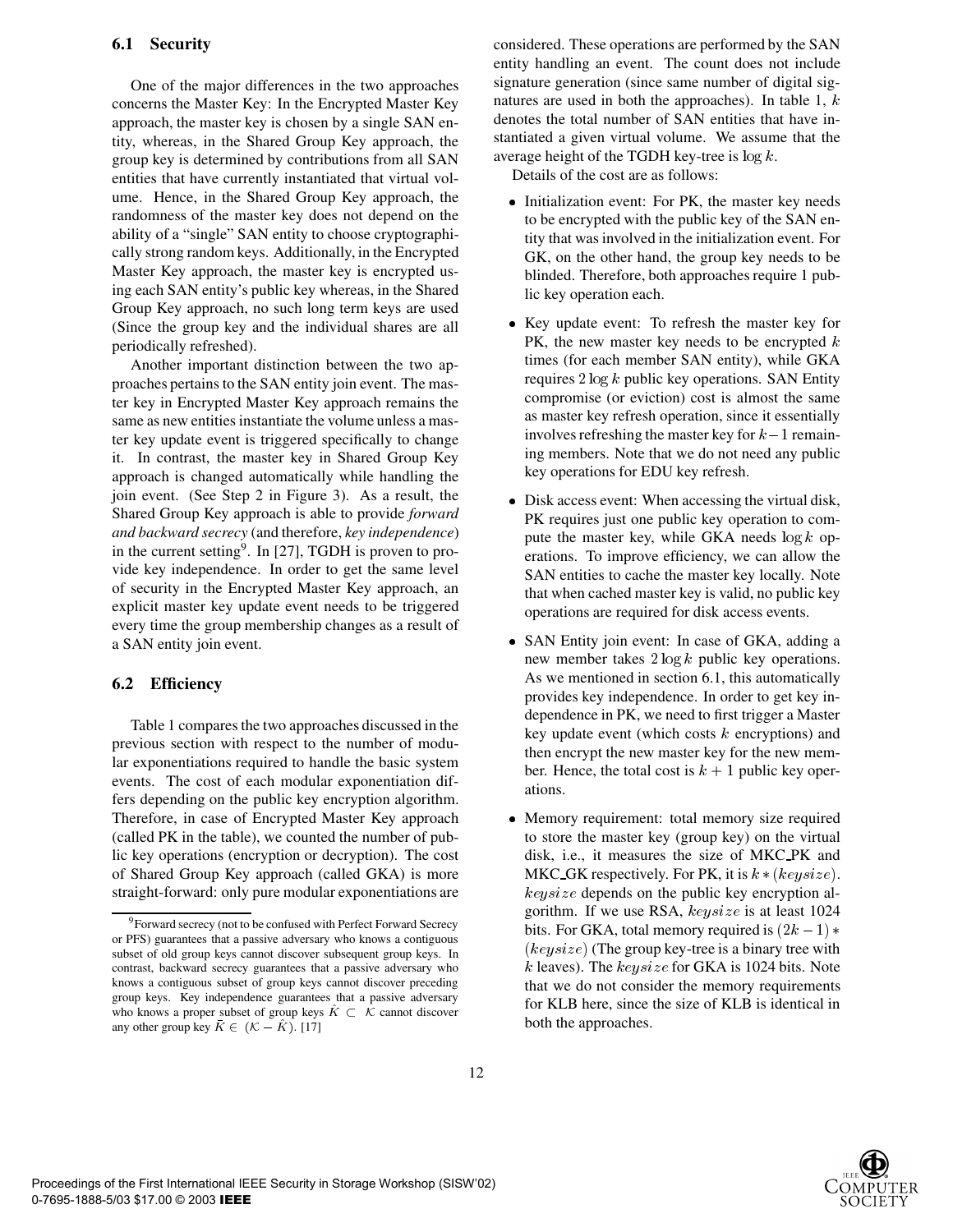|                            |                              |                              | <b>PK</b>       | GKA                          |
|----------------------------|------------------------------|------------------------------|-----------------|------------------------------|
| Modular<br>exponentiations | <b>Initialization Event</b>  |                              |                 |                              |
|                            | Key                          | Periodic refresh             |                 | $2 \log k$                   |
|                            | update                       | EDU Key Compromise           |                 |                              |
|                            | event                        | <b>SAN Entity Compromise</b> | $k-1$           | $2 \log k$                   |
|                            | Disk                         | Data read (normal)           |                 | $\log k$                     |
|                            |                              | Data read (cached key)       |                 |                              |
|                            | access                       | Data write (normal)          |                 | $\log k$                     |
|                            | event                        | Data write (cached key)      |                 |                              |
|                            | <b>SAN Entity join Event</b> |                              | $1+k$           | $2 \log k$                   |
| Memory requirement         |                              |                              | $k * (keysize)$ | $(2k-1)$<br>$\ast$ (keysize) |

**Table 1. Cost comparisons**

# **7 Conclusions**

In this paper, we proposed a security architecture for preserving privacy and integrity of SAN data with an additional emphasis on secure and efficient key management. In our approach, SAN entities are responsible for active enforcement of security. Our schemes utilize the nascent computing power of the SAN entities to carry out computationally intensive cryptographic functions. We specifically addressed the key management problem. Exploiting the peer group nature of the SAN entities virtualizing a secure disk, we presented two mechanisms to enable key sharing that do not require any centralized servers.

# **8 Acknowledgements**

The authors wish to thank the anonymous reviewers for their insightful comments.

## **References**

- [1] M. Blaze, "A cryptographic file system for unix," in *1st ACM Conference on Computer and Communications Security*, pp. 9–15, ACM Press, November 1993.
- [2] K. Fu, M. F. Kaashoek, and D. Mazieres, "Fast and secure distributed read-only file system," *Computer Systems*, vol. 20, no. 1, pp. 1–24, 2002.
- [3] K. Fu, "Group sharing and random access in cryptographic storage file systems," Master's thesis, Massachusetts Institute of Technology, 1999.
- [4] H. Gobioff, *Security for a High Performance Commodity Storage Subsystem*. PhD thesis, Carnegie Mellon University, 1999.
- [5] E. Reidel, M. Kallahalla, and R. Swaminathan, "A framework for evaluating storage system security," in *Conference on File and Storage Technologies (FAST)*, Jan. 2002.
- [6] D. Mazieres, M. Kaminsky, M. F. Kaashoek, and E. Witchel, "Separating key management from file system security," in *Proceedings of the 17th ACM Symposium on Operating Systems Principles (SOSP '99)*, pp. 124–139, Dec. 1999.
- [7] E. Miller, D. Long, W. Freeman, and B. Reed, "Strong Security for Network-Attached Storage," in *Conference on File and Storage Technologies (FAST)*, pp. 1–13, Jan. 2002.
- [8] T. Wu, "The secure remote password protocol," in *Symposium on Network and Distributed Systems Security (NDSS '98)*, (San Diego, California), pp. 97–111, Internet Society, Mar. 1998.
- [9] J. Case, R. Mundy, D. Partain, and B. Stewart, "Introduction to Version 3 of the Internet-standard Network Management Framework," Internet Request for Comment RFC 2570, Internet Engineering Task Force, Apr. 1999.
- [10] M. Krueger, R. Haagens, C. Sapuntzakis, and M. Bakke, "Small Computer Systems Interface protocol over the Internet(iSCSI) Requirements and Design Considerations," Internet Request for Comment RFC 3347, Internet Engineering Task Force, July 2002.
- [11] M. Fischlin, "Incremental cryptography and memory checkers," in *Advances in Cryptology – EURO-CRYPT '97* (W. Fumy, ed.), no. 1233 in Lecture Notes in Computer Science, pp. 393–408, International Association for Cryptologic Research, Springer-Verlag, Berlin Germany, 1997.